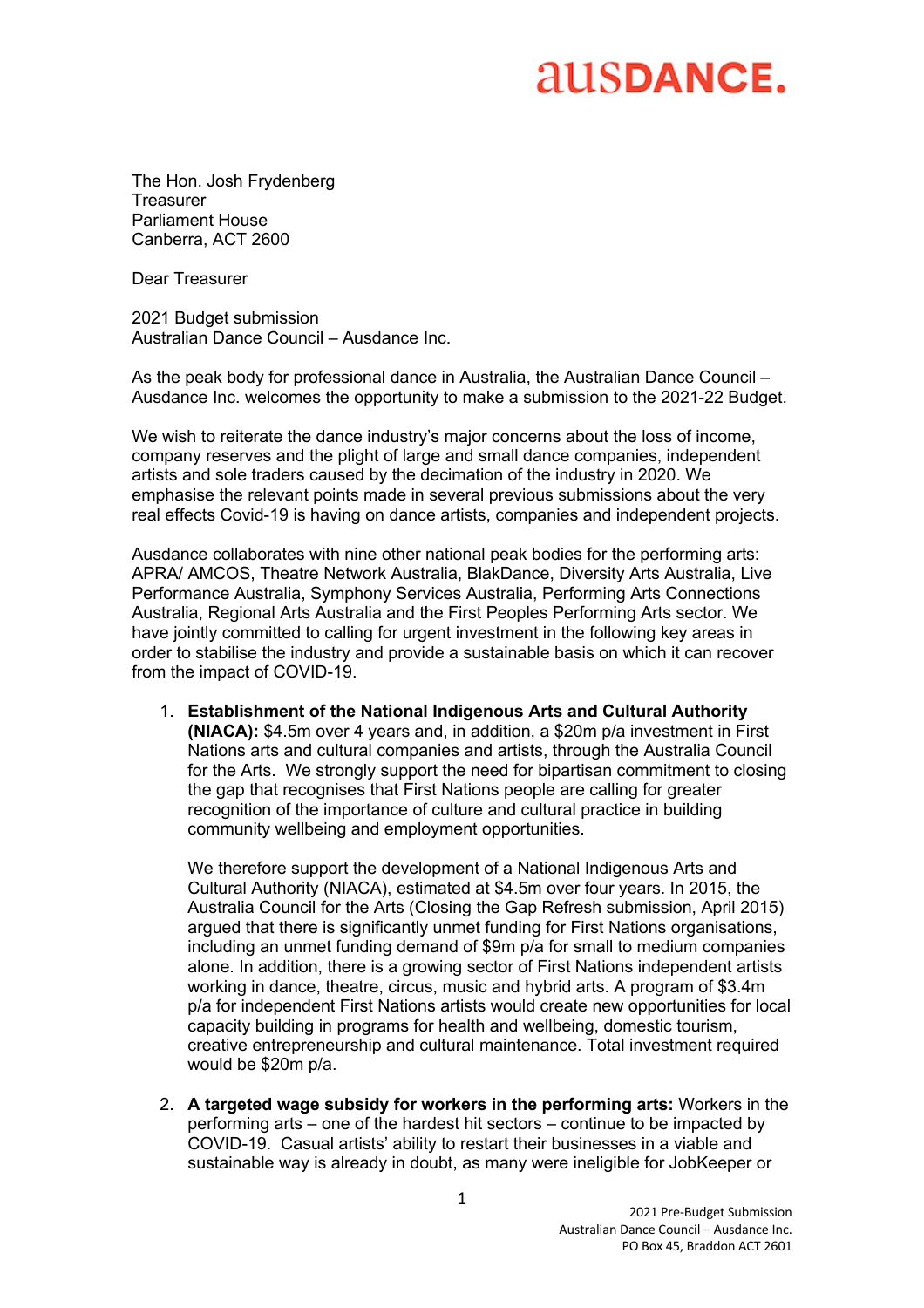# **AUSDANCE.**

JobSeeker initially, but those who were eligible are now facing massive disadvantage when these programs are wound down in March. Lack of ability to repay mortgages, pay rent and provide support for their families will be the most serious outcome when these two benefits are substantially reduced or are phased out altogether.

- Freelance dance professionals, without any safety net, are struggling to remain in an industry in which they provide an essential element. A large majority of these workers has been omitted from JobKeeper because they have not worked for one employer for the length of time deemed necessary to meet eligibility criteria, yet as workers who have been consistently engaged by multiple employers in the 12-month period prior to COVID-19 they may have earned too much to meet JobSeeker eligibility.
- Employers cannot support their other casuals left without JobKeeper. As a result, they are finding that they are unable to retain and support uniquely skilled casual staff who provide the specific expertise required because they work on short-term contracts across multiple businesses.
- Ausdance emphasises in particular the importance of JobKeeper for sole traders – performers, lighting designers, writers, directors and crew are sole traders and many are still out of work and facing the prospect of losing wage support in March. A targeted wage subsidy program will allow a gradual return to full employment (see recent ArtsHub article for further industry responses).
- The business activities carried out by casual freelance professionals, and micro and small dance businesses fulfil integral roles that support the business activities of the 'sector significant organisations' the Government has already identified. These are activities the 'sector significant organisations' are not positioned to undertake, but which are necessary to ensure effective, productive functioning of the dance ecology.
- Ongoing COVID-19 outbreaks and subsequent restrictions to live events and performances will continue to impact the performing arts in particular in 2021. Recognising that arts workers continue to be heavily impacted by the virus, there must be a continuation of a targeted wage subsidy for performing artists, including those casual workers and sole traders working dance, theatre, circus and the music industry, i.e. JobKeeper or a new initiative.

#### **3. An urgent investment in the Australia Council for the Arts' existing programs of \$25m p/a over the next four years to stabilise the industry: \$100m over 4 years.**

We are particularly concerned about the Australia Council's reduced capacity to respond adequately to recovery of the arts sector into 2021, leaving many small companies, independent artists and organisations' activities unsupported in an already-diminished funding environment.